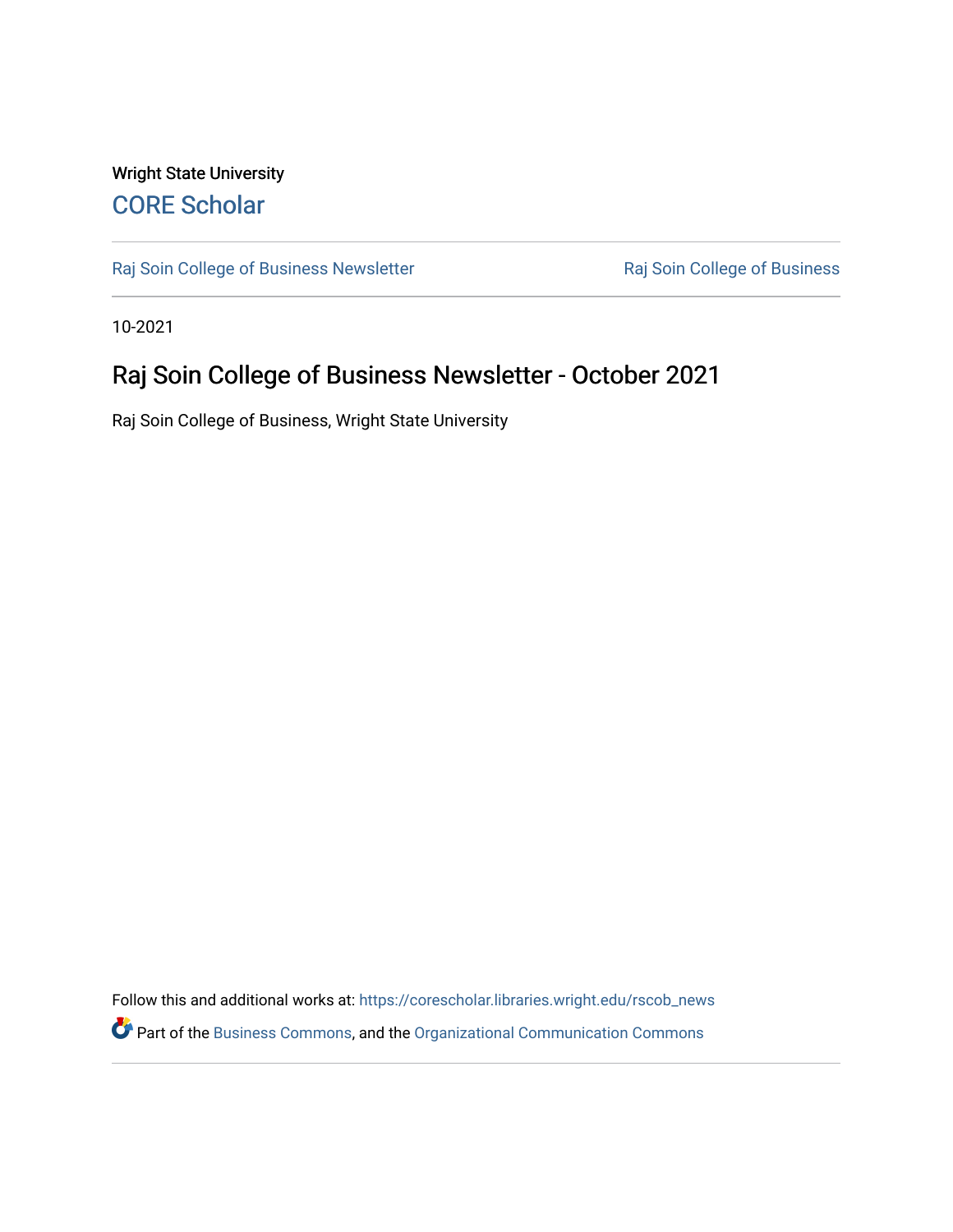

**RAJ SOIN<br>COLLEGE OF BUSINESS** 

#### **OCTOBER 2021**



## **A message from the Dean**

Congratulations to Wright State's 2021 Homecoming Queen and King, Anna Vandewiele (Marketing), and Logan Rex (Accountancy)!

This month, our news stories include two RSCoB alumni who are now business partners, our new Back To Business career preparation event, and an alumnus who appeared on 'Shark Tank.'

Warmest wishes for a great Fall season,

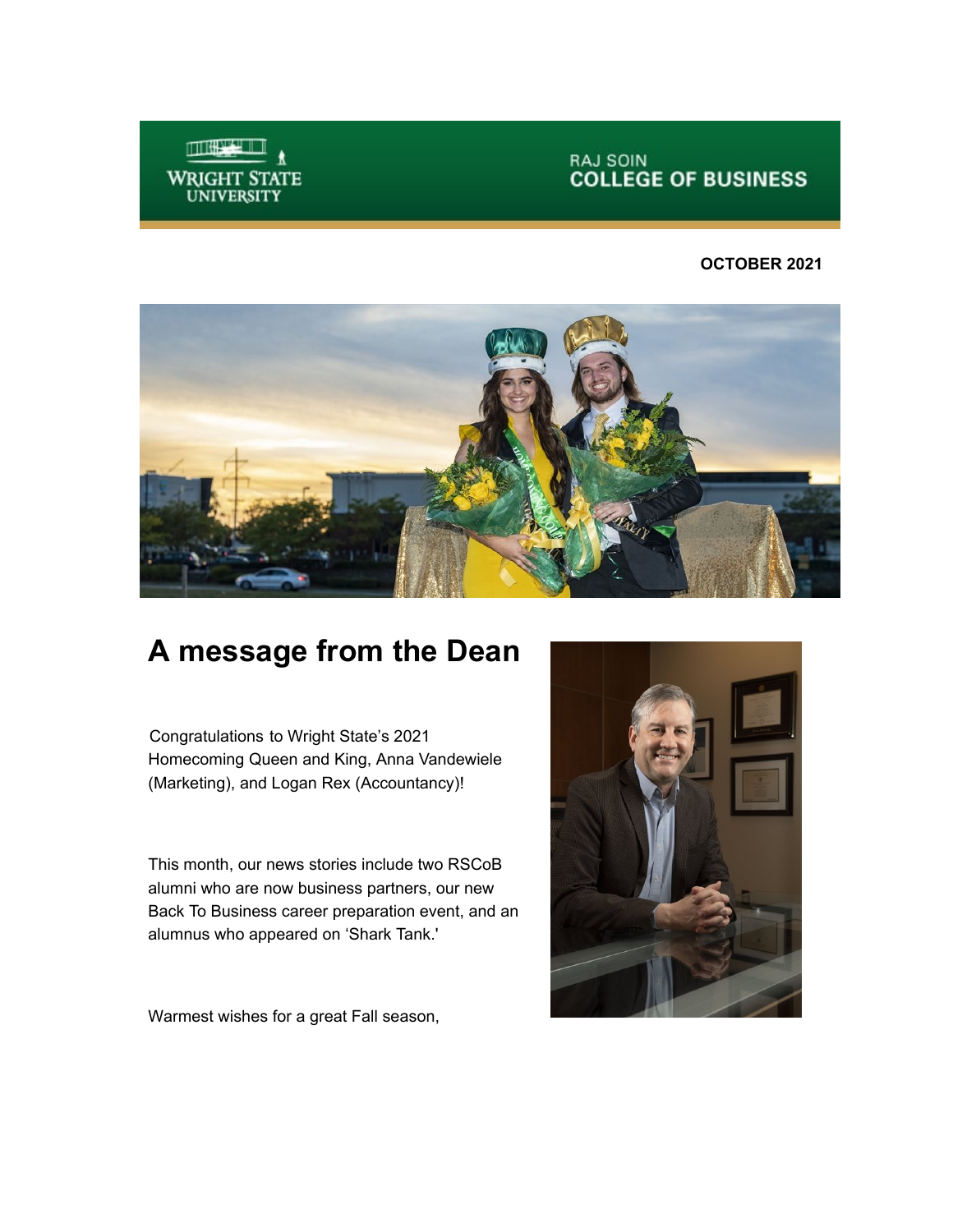William L

**Thomas L. Traynor, Ph.D.** | Dean and Professor of Economics Raj Soin College of Business | Wright State University



#### **Great. Big. Friends.**

Cody Scarberry and Sean Hohenstein turn identical career paths into a friendship then a business partnership.



#### **[READ MORE](https://perma.cc/TH5G-XGY8)**

#### **College of Business hosts a four-day career-building event**

The Back to Business Lunch featured talks by local executives, department chairs, and representatives of student clubs. It attracted over 100 students.

**[READ MORE](https://perma.cc/6G9M-VNSP)**

**Alum William Schumacher appears on ABC's 'Shark Tank'**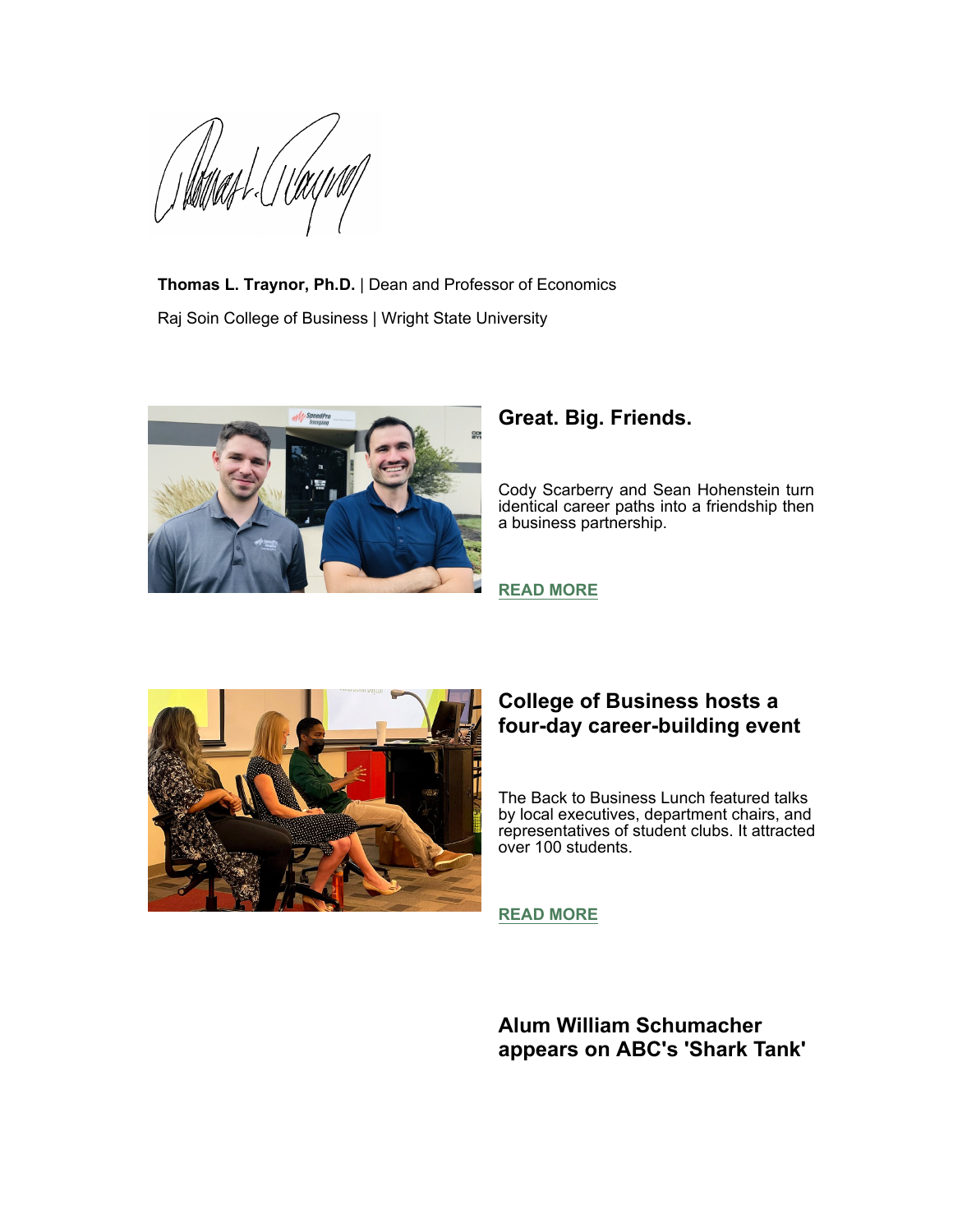

William Schumacher, co-founder and CEO of Uprising Food, pitched to the sharks on the season 13 premiere of ABC's hit reality TV series "Shark Tank."

**[READ MORE](https://perma.cc/3XAA-URP9)**

# **ANNOUNCEMENTS**



# **M.B.A. Virtual Open House**

Advance your career with a degree from one of the most affordable universities in the state. Join us at one of our upcoming virtual open houses to learn more about the M.B.A. program.

*Tuesday, November 9, 2021, at 6 p.m.*

**MORE INFORMATION**